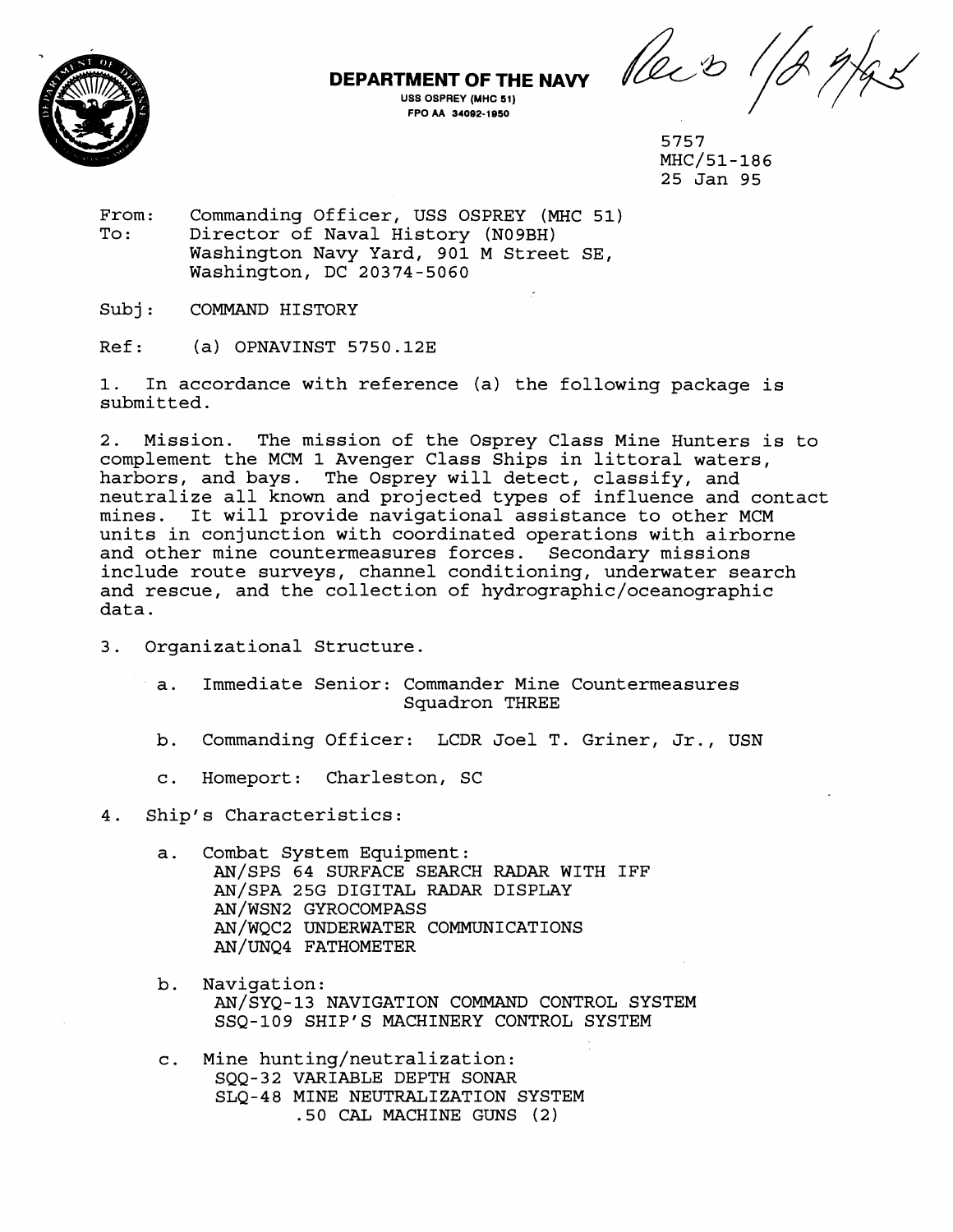## Subj: COMMAND HISTORY

 $\mathcal{L}_{\mathbf{X}}$  , and  $\mathcal{L}_{\mathbf{X}}$  , and  $\mathcal{L}_{\mathbf{X}}$ 

d. Propulsion: MAIN ENGINES **(2)** ISQTTA-FRANCHINI DIESEL **,(a00** HP) CYCLOIDAL PROPELLERS **(2** )

 $\sim 10^{11}$ 

 $\frac{1}{2}$ 

e. Auxilliaries: ISOTTA-FRANCHINI DIE\$EL GENERATORS **(3** ) **(300** KW)

## **5.** Command History: (CY **94** Chronology)

| 03 JAN - 09 JAN DEGAUSSING PIER (PIER Y), CHARLESTON, SO<br>DEGAUSSING PIER (PIER Y), CHARLESTON, SC<br>10 JAN - 13 JAN<br>24 JAN<br>DEGAUSSING RANGE - CHARLESTON, SC<br>24 JAN<br>SESEF RANGE<br>24 JAN - 27 JAN<br>ENROUTE FT LAUDERDALE, FL<br>28 JAN - 30 JAN<br>ONLOAD PERFORMANCE EQUIP - FT LAUDERDALE, FL<br>31 JAN - 08 FEB<br>09 FEB - 13 FEB<br>PERFORMANCE TRIALS - FT LAUDERDALE, FL<br>ENROUTE PANAMA CITY, FL<br>14 FEB - 22 FEB PERFORMANCE TRIALS/TESTS - PANAMA CITY, FL<br>23 FEB - 28 FEB ENROUTE CHARLESTON, SC<br>01 MAR - 21 MAR UPKEEP - CHARLESTON, SC<br>14 MAR - 25 MAR LIMITED TEAM TRAINER ONE - CHASN OPAREA<br>SECRETARY OF DEFENSE STAFF VISIT<br>22 MAR<br>22 MAR SECRETARY OF DEFENSE STAFF VISIT<br>26 MAR - 31 MAR INPORT - CHARLESTON, SC<br>01 APR - 10 APR UPKEEP - CHARLESTON, SC<br>11 APR - 15 APR TYPE TRAINING - CHASN OPAREA<br>12 APR - 22 APR OPPE PREPS INPORT - CHARLESTON, SC<br>23 APR<br>06 JUN - 09 JUN<br>TYPE TRAINING - CHASN OPAREA<br>10 JUN<br>FAMILY MEMBER CRUISE<br>INPORT - CHARLESTON, SC<br>11 JUN - 12 JUN<br>$13$ JUN - $14$ JUN<br>ENROUTE - SAVANNAH, GA<br>INPORT SAVANNAH/IMUSA MINOR REPAIR WORK<br>14 JUN - 20 JUN<br>ENROUTE - CHARLESTON, SC<br>20 JUN - 21 JUN<br>21 JUN - 30 JUN<br>INPORT - CHARLESTON, SC<br>21 JUN - 30 JUN | COMMAND AWARDS AND ADVANCEMENT CEREMONY<br>30 JUN<br>UPKEEP - CHARLESTON, SC<br>01 JUL - 10 JUL<br>11 JUL - 15 JUL<br>TYPE TRAINING - JACKSONVILLE OPAREA<br>11 JUL - 15 JUL       TYPE TRAINING - JACKSON<br>16 JUL - 31 JUL      UPKEEP - CHARLESTON, SC<br>CHANGE OF COMMAND CEREMONY - LCDR J.T. GRINER<br>01 AUG |  | 01 JAN - 02 JAN | HOLIDAY LV/UPKEEP - CHARLESTON, SC |
|--------------------------------------------------------------------------------------------------------------------------------------------------------------------------------------------------------------------------------------------------------------------------------------------------------------------------------------------------------------------------------------------------------------------------------------------------------------------------------------------------------------------------------------------------------------------------------------------------------------------------------------------------------------------------------------------------------------------------------------------------------------------------------------------------------------------------------------------------------------------------------------------------------------------------------------------------------------------------------------------------------------------------------------------------------------------------------------------------------------------------------------------------------------------------------------------------------------------------------------------------------------------------------------------------------------|-----------------------------------------------------------------------------------------------------------------------------------------------------------------------------------------------------------------------------------------------------------------------------------------------------------------------|--|-----------------|------------------------------------|
|                                                                                                                                                                                                                                                                                                                                                                                                                                                                                                                                                                                                                                                                                                                                                                                                                                                                                                                                                                                                                                                                                                                                                                                                                                                                                                              |                                                                                                                                                                                                                                                                                                                       |  |                 |                                    |
|                                                                                                                                                                                                                                                                                                                                                                                                                                                                                                                                                                                                                                                                                                                                                                                                                                                                                                                                                                                                                                                                                                                                                                                                                                                                                                              |                                                                                                                                                                                                                                                                                                                       |  |                 |                                    |
|                                                                                                                                                                                                                                                                                                                                                                                                                                                                                                                                                                                                                                                                                                                                                                                                                                                                                                                                                                                                                                                                                                                                                                                                                                                                                                              |                                                                                                                                                                                                                                                                                                                       |  |                 |                                    |
|                                                                                                                                                                                                                                                                                                                                                                                                                                                                                                                                                                                                                                                                                                                                                                                                                                                                                                                                                                                                                                                                                                                                                                                                                                                                                                              |                                                                                                                                                                                                                                                                                                                       |  |                 |                                    |
|                                                                                                                                                                                                                                                                                                                                                                                                                                                                                                                                                                                                                                                                                                                                                                                                                                                                                                                                                                                                                                                                                                                                                                                                                                                                                                              |                                                                                                                                                                                                                                                                                                                       |  |                 |                                    |
|                                                                                                                                                                                                                                                                                                                                                                                                                                                                                                                                                                                                                                                                                                                                                                                                                                                                                                                                                                                                                                                                                                                                                                                                                                                                                                              |                                                                                                                                                                                                                                                                                                                       |  |                 |                                    |
|                                                                                                                                                                                                                                                                                                                                                                                                                                                                                                                                                                                                                                                                                                                                                                                                                                                                                                                                                                                                                                                                                                                                                                                                                                                                                                              |                                                                                                                                                                                                                                                                                                                       |  |                 |                                    |
|                                                                                                                                                                                                                                                                                                                                                                                                                                                                                                                                                                                                                                                                                                                                                                                                                                                                                                                                                                                                                                                                                                                                                                                                                                                                                                              |                                                                                                                                                                                                                                                                                                                       |  |                 |                                    |
|                                                                                                                                                                                                                                                                                                                                                                                                                                                                                                                                                                                                                                                                                                                                                                                                                                                                                                                                                                                                                                                                                                                                                                                                                                                                                                              |                                                                                                                                                                                                                                                                                                                       |  |                 |                                    |
|                                                                                                                                                                                                                                                                                                                                                                                                                                                                                                                                                                                                                                                                                                                                                                                                                                                                                                                                                                                                                                                                                                                                                                                                                                                                                                              |                                                                                                                                                                                                                                                                                                                       |  |                 |                                    |
|                                                                                                                                                                                                                                                                                                                                                                                                                                                                                                                                                                                                                                                                                                                                                                                                                                                                                                                                                                                                                                                                                                                                                                                                                                                                                                              |                                                                                                                                                                                                                                                                                                                       |  |                 |                                    |
|                                                                                                                                                                                                                                                                                                                                                                                                                                                                                                                                                                                                                                                                                                                                                                                                                                                                                                                                                                                                                                                                                                                                                                                                                                                                                                              |                                                                                                                                                                                                                                                                                                                       |  |                 |                                    |
|                                                                                                                                                                                                                                                                                                                                                                                                                                                                                                                                                                                                                                                                                                                                                                                                                                                                                                                                                                                                                                                                                                                                                                                                                                                                                                              |                                                                                                                                                                                                                                                                                                                       |  |                 |                                    |
|                                                                                                                                                                                                                                                                                                                                                                                                                                                                                                                                                                                                                                                                                                                                                                                                                                                                                                                                                                                                                                                                                                                                                                                                                                                                                                              |                                                                                                                                                                                                                                                                                                                       |  |                 |                                    |
|                                                                                                                                                                                                                                                                                                                                                                                                                                                                                                                                                                                                                                                                                                                                                                                                                                                                                                                                                                                                                                                                                                                                                                                                                                                                                                              |                                                                                                                                                                                                                                                                                                                       |  |                 |                                    |
|                                                                                                                                                                                                                                                                                                                                                                                                                                                                                                                                                                                                                                                                                                                                                                                                                                                                                                                                                                                                                                                                                                                                                                                                                                                                                                              |                                                                                                                                                                                                                                                                                                                       |  |                 |                                    |
|                                                                                                                                                                                                                                                                                                                                                                                                                                                                                                                                                                                                                                                                                                                                                                                                                                                                                                                                                                                                                                                                                                                                                                                                                                                                                                              |                                                                                                                                                                                                                                                                                                                       |  |                 |                                    |
|                                                                                                                                                                                                                                                                                                                                                                                                                                                                                                                                                                                                                                                                                                                                                                                                                                                                                                                                                                                                                                                                                                                                                                                                                                                                                                              |                                                                                                                                                                                                                                                                                                                       |  |                 |                                    |
|                                                                                                                                                                                                                                                                                                                                                                                                                                                                                                                                                                                                                                                                                                                                                                                                                                                                                                                                                                                                                                                                                                                                                                                                                                                                                                              |                                                                                                                                                                                                                                                                                                                       |  |                 |                                    |
|                                                                                                                                                                                                                                                                                                                                                                                                                                                                                                                                                                                                                                                                                                                                                                                                                                                                                                                                                                                                                                                                                                                                                                                                                                                                                                              |                                                                                                                                                                                                                                                                                                                       |  |                 |                                    |
|                                                                                                                                                                                                                                                                                                                                                                                                                                                                                                                                                                                                                                                                                                                                                                                                                                                                                                                                                                                                                                                                                                                                                                                                                                                                                                              |                                                                                                                                                                                                                                                                                                                       |  |                 |                                    |
|                                                                                                                                                                                                                                                                                                                                                                                                                                                                                                                                                                                                                                                                                                                                                                                                                                                                                                                                                                                                                                                                                                                                                                                                                                                                                                              |                                                                                                                                                                                                                                                                                                                       |  |                 |                                    |
|                                                                                                                                                                                                                                                                                                                                                                                                                                                                                                                                                                                                                                                                                                                                                                                                                                                                                                                                                                                                                                                                                                                                                                                                                                                                                                              |                                                                                                                                                                                                                                                                                                                       |  |                 |                                    |
|                                                                                                                                                                                                                                                                                                                                                                                                                                                                                                                                                                                                                                                                                                                                                                                                                                                                                                                                                                                                                                                                                                                                                                                                                                                                                                              |                                                                                                                                                                                                                                                                                                                       |  |                 |                                    |
|                                                                                                                                                                                                                                                                                                                                                                                                                                                                                                                                                                                                                                                                                                                                                                                                                                                                                                                                                                                                                                                                                                                                                                                                                                                                                                              |                                                                                                                                                                                                                                                                                                                       |  |                 |                                    |
|                                                                                                                                                                                                                                                                                                                                                                                                                                                                                                                                                                                                                                                                                                                                                                                                                                                                                                                                                                                                                                                                                                                                                                                                                                                                                                              |                                                                                                                                                                                                                                                                                                                       |  |                 |                                    |
|                                                                                                                                                                                                                                                                                                                                                                                                                                                                                                                                                                                                                                                                                                                                                                                                                                                                                                                                                                                                                                                                                                                                                                                                                                                                                                              |                                                                                                                                                                                                                                                                                                                       |  |                 |                                    |
|                                                                                                                                                                                                                                                                                                                                                                                                                                                                                                                                                                                                                                                                                                                                                                                                                                                                                                                                                                                                                                                                                                                                                                                                                                                                                                              |                                                                                                                                                                                                                                                                                                                       |  |                 |                                    |
|                                                                                                                                                                                                                                                                                                                                                                                                                                                                                                                                                                                                                                                                                                                                                                                                                                                                                                                                                                                                                                                                                                                                                                                                                                                                                                              |                                                                                                                                                                                                                                                                                                                       |  |                 |                                    |
|                                                                                                                                                                                                                                                                                                                                                                                                                                                                                                                                                                                                                                                                                                                                                                                                                                                                                                                                                                                                                                                                                                                                                                                                                                                                                                              |                                                                                                                                                                                                                                                                                                                       |  |                 |                                    |
|                                                                                                                                                                                                                                                                                                                                                                                                                                                                                                                                                                                                                                                                                                                                                                                                                                                                                                                                                                                                                                                                                                                                                                                                                                                                                                              |                                                                                                                                                                                                                                                                                                                       |  |                 |                                    |
|                                                                                                                                                                                                                                                                                                                                                                                                                                                                                                                                                                                                                                                                                                                                                                                                                                                                                                                                                                                                                                                                                                                                                                                                                                                                                                              |                                                                                                                                                                                                                                                                                                                       |  |                 |                                    |
|                                                                                                                                                                                                                                                                                                                                                                                                                                                                                                                                                                                                                                                                                                                                                                                                                                                                                                                                                                                                                                                                                                                                                                                                                                                                                                              |                                                                                                                                                                                                                                                                                                                       |  |                 |                                    |
|                                                                                                                                                                                                                                                                                                                                                                                                                                                                                                                                                                                                                                                                                                                                                                                                                                                                                                                                                                                                                                                                                                                                                                                                                                                                                                              |                                                                                                                                                                                                                                                                                                                       |  |                 |                                    |
|                                                                                                                                                                                                                                                                                                                                                                                                                                                                                                                                                                                                                                                                                                                                                                                                                                                                                                                                                                                                                                                                                                                                                                                                                                                                                                              |                                                                                                                                                                                                                                                                                                                       |  |                 |                                    |
|                                                                                                                                                                                                                                                                                                                                                                                                                                                                                                                                                                                                                                                                                                                                                                                                                                                                                                                                                                                                                                                                                                                                                                                                                                                                                                              |                                                                                                                                                                                                                                                                                                                       |  |                 |                                    |
|                                                                                                                                                                                                                                                                                                                                                                                                                                                                                                                                                                                                                                                                                                                                                                                                                                                                                                                                                                                                                                                                                                                                                                                                                                                                                                              |                                                                                                                                                                                                                                                                                                                       |  |                 |                                    |
|                                                                                                                                                                                                                                                                                                                                                                                                                                                                                                                                                                                                                                                                                                                                                                                                                                                                                                                                                                                                                                                                                                                                                                                                                                                                                                              |                                                                                                                                                                                                                                                                                                                       |  |                 |                                    |
|                                                                                                                                                                                                                                                                                                                                                                                                                                                                                                                                                                                                                                                                                                                                                                                                                                                                                                                                                                                                                                                                                                                                                                                                                                                                                                              |                                                                                                                                                                                                                                                                                                                       |  |                 |                                    |
|                                                                                                                                                                                                                                                                                                                                                                                                                                                                                                                                                                                                                                                                                                                                                                                                                                                                                                                                                                                                                                                                                                                                                                                                                                                                                                              | RELIEVED CDR D. W. FAASSE AS CO                                                                                                                                                                                                                                                                                       |  |                 |                                    |
|                                                                                                                                                                                                                                                                                                                                                                                                                                                                                                                                                                                                                                                                                                                                                                                                                                                                                                                                                                                                                                                                                                                                                                                                                                                                                                              |                                                                                                                                                                                                                                                                                                                       |  |                 |                                    |
| RELIEVED CDR D. W. PARSSE AS CO<br>02 AUG - 03 AUG 1NPORT - CHARLESTON, SC<br>06 AUG - 08 AUG CO'S FAMILIARIZATION TRIALS - CHASN OPAREA                                                                                                                                                                                                                                                                                                                                                                                                                                                                                                                                                                                                                                                                                                                                                                                                                                                                                                                                                                                                                                                                                                                                                                     |                                                                                                                                                                                                                                                                                                                       |  |                 |                                    |
|                                                                                                                                                                                                                                                                                                                                                                                                                                                                                                                                                                                                                                                                                                                                                                                                                                                                                                                                                                                                                                                                                                                                                                                                                                                                                                              |                                                                                                                                                                                                                                                                                                                       |  |                 |                                    |